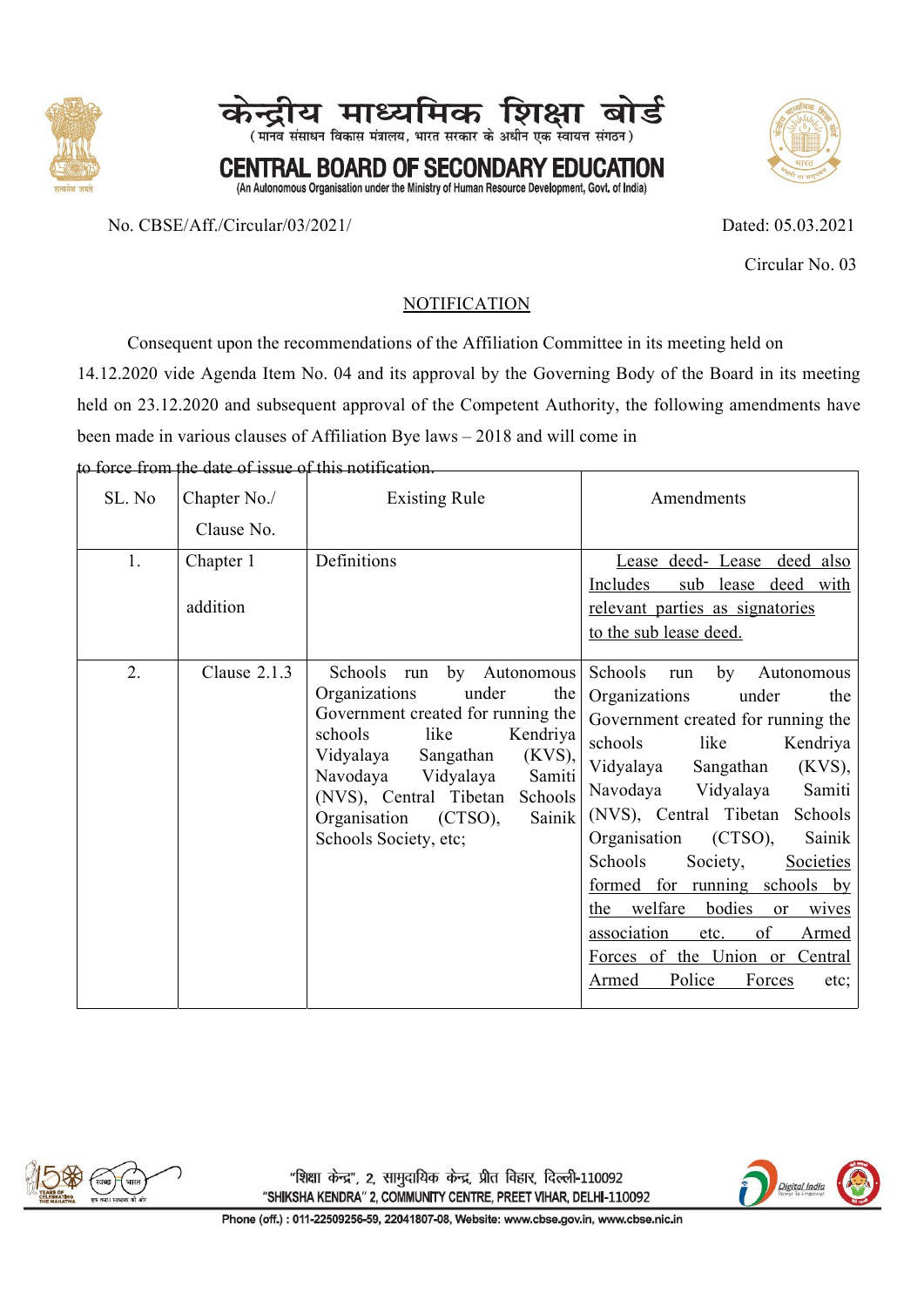

 $\overline{3}$ .



(मानव संसाधन विकास मंत्रालय, भारत सरकार के अधीन एक स्वायत्त संगठन)



### CENTRAL BOARD OF SECONDARY EDUCATION

Clause Autonomous Organisation under the Ministry of Human Resource Development, Goyt. of India)

| यमव जयत |                | $\text{Claus@?2.3.8 }$ The school section $\text{S}$ at $\text{Hilb}$ at $\text{Hilb}$ at $\text{Hilb}$ at $\text{Hilb}$ at $\text{Hilb}$ at $\text{Hilb}$ at $\text{Hilb}$ at $\text{Hilb}$ at $\text{Hilb}$ at $\text{Hilb}$ at $\text{Hilb}$ at $\text{Hilb}$ at $\text{Hilb}$ at $\text{Hil$                                                                                                                                                     |                                                                                                                                                                                                                                                                                                                                                                                                                                                                                                                                                                                                                                                                                                                                                 |
|---------|----------------|------------------------------------------------------------------------------------------------------------------------------------------------------------------------------------------------------------------------------------------------------------------------------------------------------------------------------------------------------------------------------------------------------------------------------------------------------|-------------------------------------------------------------------------------------------------------------------------------------------------------------------------------------------------------------------------------------------------------------------------------------------------------------------------------------------------------------------------------------------------------------------------------------------------------------------------------------------------------------------------------------------------------------------------------------------------------------------------------------------------------------------------------------------------------------------------------------------------|
|         |                | shall develop and maintain its<br>website providing<br>all<br>vital<br>information regarding<br>the<br>school on the website.                                                                                                                                                                                                                                                                                                                        | shall develop and maintain its<br>website providing<br>all<br>vital<br>information<br>regarding<br>the<br>the<br>website<br>school<br>on<br>and<br>upload mandatory Public<br>Disclosure as per the format<br>available at Appendix-IX                                                                                                                                                                                                                                                                                                                                                                                                                                                                                                          |
| 4       | Clause $2.3.9$ | will be required to<br>school<br>information<br>in online<br>submit<br>application portal,<br>and<br>two<br>as prescribed:<br>documents<br>one<br>District<br>the<br>Education<br>from<br>Administration as per Appendix<br>II or III as applicable and a self-<br>affidavit as per Appendix IV.                                                                                                                                                     | At the time of application, At the time of application,<br>school will be required to submit<br>information in online application<br>portal<br>including Appendix<br>X.                                                                                                                                                                                                                                                                                                                                                                                                                                                                                                                                                                         |
| 5.      | Clause $2.4.9$ | develop their<br>website<br>own<br>containing<br>comprehensive<br>information such as Affiliation<br>status, details of infrastructure,<br>details of teachers including<br>qualifications, number<br>of<br>students, address-postal and e-<br>mail, telephone nos., copies of<br>transfer certificates issued, etc. as<br>from time to time. The website<br>should<br>also<br>created<br>have<br>SO.<br>information with regard to fees<br>charged. | Every affiliated school will Every affiliated school will<br>develop their<br>website<br>own<br>containing<br>comprehensive<br>information such as Affiliation<br>status, details of infrastructure,<br>details of teachers<br>including<br>qualifications,<br>of<br>number<br>students, address-postal and e-<br>mail, telephone nos., copies of<br>transfer certificates issued, etc. as<br>may be directed by the Board   may be directed by the Board  <br>from time to time. The website<br>should<br>created<br>also have<br>SO <sub>1</sub><br>information with regard to fees<br>charged.<br>Mandatory Public<br>Disclosure<br>as per the format<br>available at Appendix-IX shall be<br>uploaded at prominent place on the<br>website. |



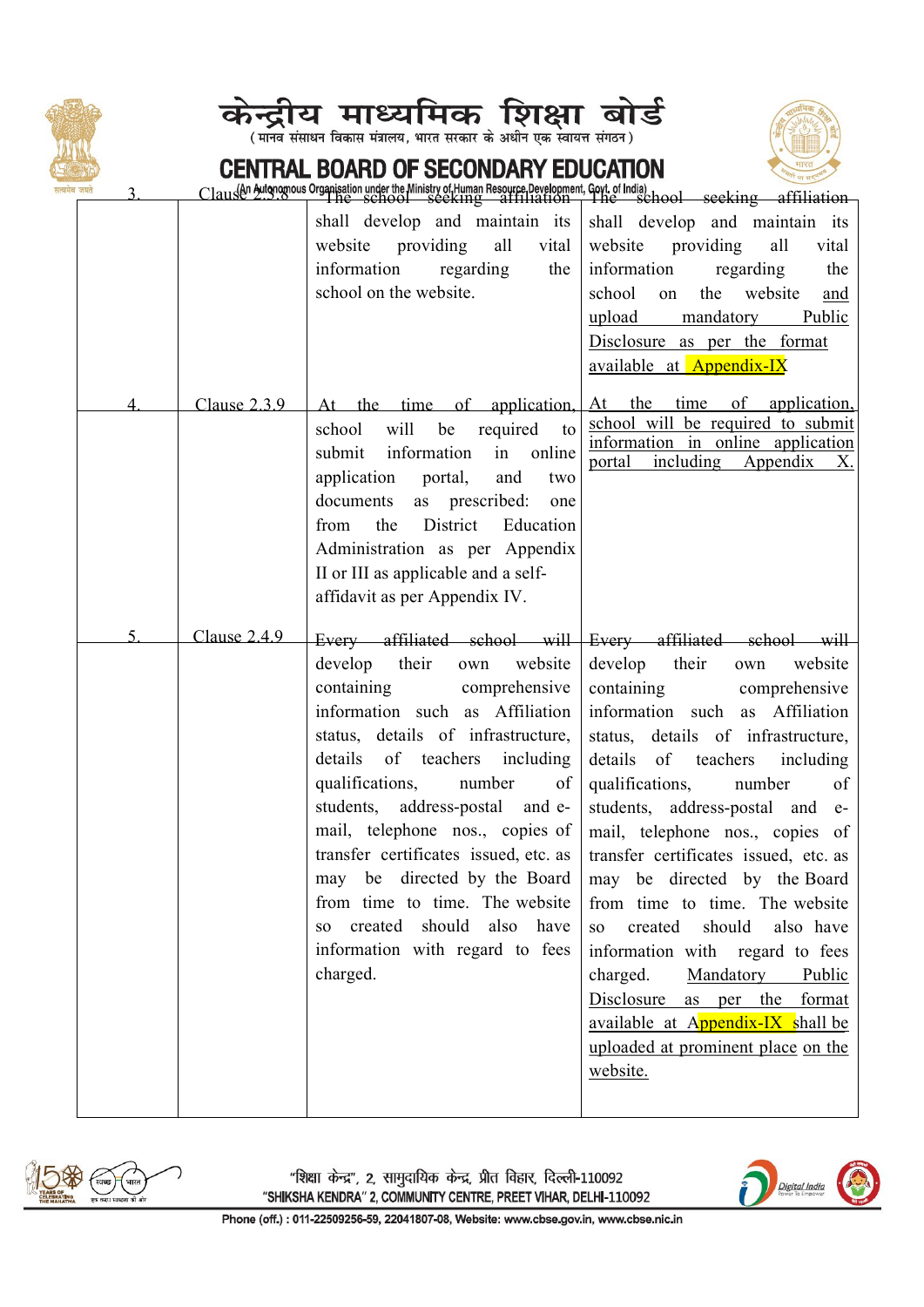





### CENTRAL BOARD OF SECONDARY EDUCATION

Clause<sup>(An</sup> Agtonomous Organization under the Ministry of Human-Resource Development, Goviet Holding which fulfill

|        |                   | Bye-Laws<br>shall<br>be<br>Three<br>Years<br>even<br>expressly mentioned in the<br>grant letter.                                                                                                                                                        | requirements of the Affiliation requirements of the Affiliation<br>$granted \mid Bye-Laws$<br>shall<br>be<br>granted<br>affiliation for an initial period of affiliation for an initial period of<br>if not $\left  \underline{\text{Five}} \underline{\text{Y}}$ Years even if not expressly<br>mentioned in the grant letter.          |
|--------|-------------------|---------------------------------------------------------------------------------------------------------------------------------------------------------------------------------------------------------------------------------------------------------|------------------------------------------------------------------------------------------------------------------------------------------------------------------------------------------------------------------------------------------------------------------------------------------------------------------------------------------|
| $\tau$ | Clause $2.9.4$    | Class 6th to Class 8th (All                                                                                                                                                                                                                             | Deleted                                                                                                                                                                                                                                                                                                                                  |
|        |                   | Schools)                                                                                                                                                                                                                                                |                                                                                                                                                                                                                                                                                                                                          |
| 8.     | Clause 4.7.9      | Adequate ground to create<br>outdoor facilities for at least 200<br>meter Athletics Track. Facilities<br>for<br>Kabbadi,<br>Kho-Kho,<br>Volleyball, basketball etc.                                                                                     | Adequate ground to create<br>outdoor facilities for at least 200<br>meter Athletics Track. Facilities<br>for<br>Kabbadi,<br>Kho-Kho,<br>Volleyball, basketball etc.In all<br>cases where the affiliation has<br>been granted on relaxed land<br>outdoor<br>the<br>facilities<br>norms,<br>shall be proportional<br>to<br>available land. |
| 9.     | Clause 10.1.5     | On receipt of application,<br>will<br>Board<br>scrutinize<br>the<br>documents regarding fulfilling of<br>various conditions.                                                                                                                            | the On receipt of application, the<br>Board<br>scrutinize<br>may<br>the<br>documents regarding fulfilling of<br>various<br>conditions.                                                                                                                                                                                                   |
| 10.    | Clause<br>10.1.10 | school is found in order as per<br>provisions of these byelaws, the<br>Board will appoint an Inspection<br>Committee<br>for<br>physical<br>inspection<br>the<br>School<br>of<br>in<br>order to assess the suitability of the<br>school for affiliation. | If the application for affiliation of If the application for affiliation of<br>school is found in order as per<br>provisions of these byelaws, the<br>Board will appoint an Inspection<br>Committee for inspection of the<br>School in order to assess<br>the<br>of the<br>suitability<br>school<br>for<br>affiliation.                  |



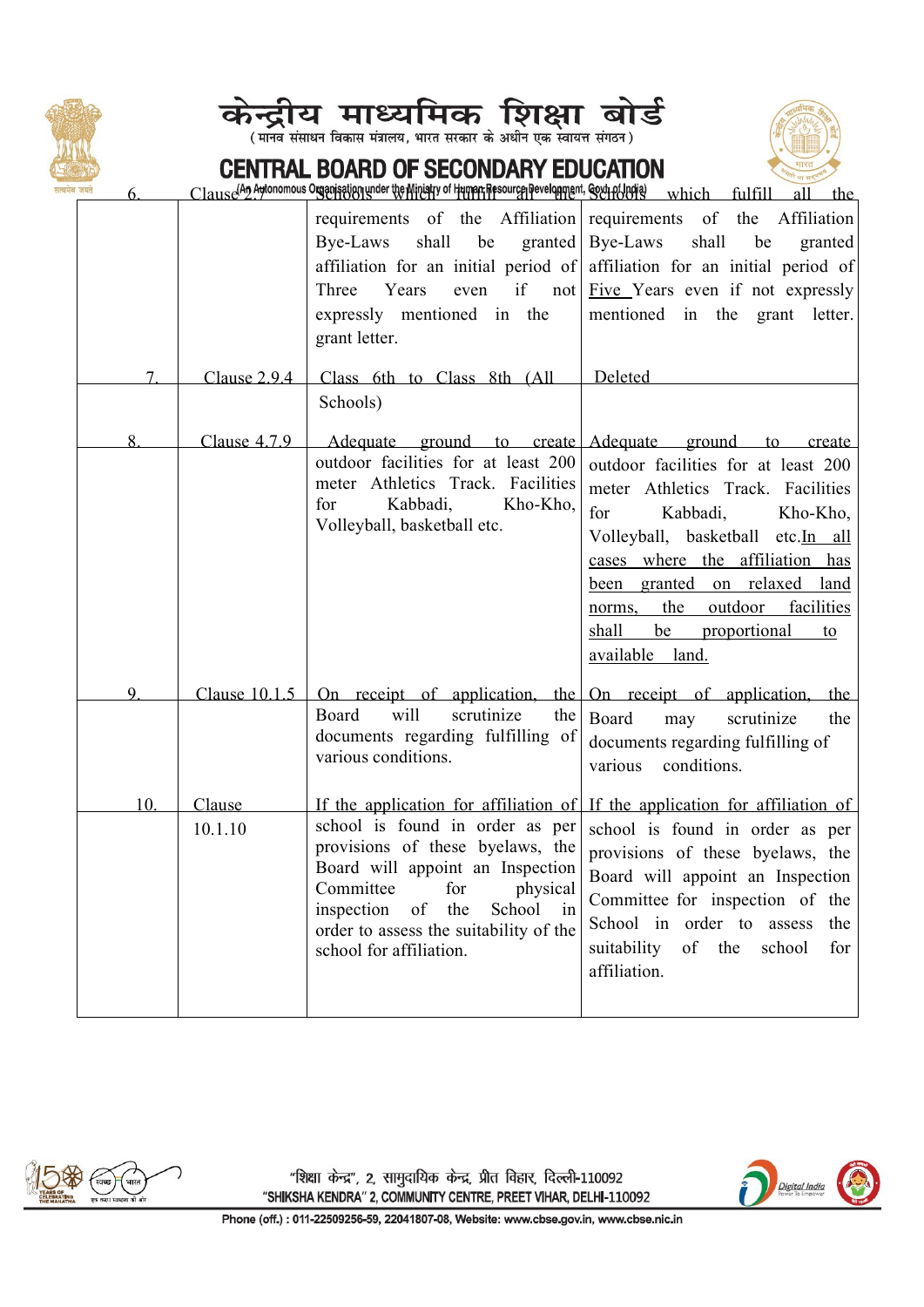





# **CENTRAL BOARD OF SECONDARY EDUCATION** (An Autonomous Organisation under the Ministry of Human Resource Development, Govt. of India)

| 11   | Clause          |                                                                                                                                       | school may submit a The school not considered for                                |
|------|-----------------|---------------------------------------------------------------------------------------------------------------------------------------|----------------------------------------------------------------------------------|
|      | 10.1.15         | representation<br>against<br>the                                                                                                      | Grant<br>submit<br>may<br>a                                                      |
|      |                 | decision<br>in<br>respect of<br>the                                                                                                   | representation<br>against<br>the                                                 |
|      |                 | of<br>scrutiny<br>the<br>Board,<br>in<br>application or inspection report,                                                            | decision of the Board, within 7                                                  |
|      |                 | within<br>60<br>days<br>of                                                                                                            | days of communication of such                                                    |
|      |                 | communication<br>of<br>such                                                                                                           | decision. No representation will                                                 |
|      |                 | decision. No representation will                                                                                                      | be accepted after the lapse of the                                               |
|      |                 | be accepted after the lapse of the                                                                                                    | period.<br>prescribed<br>Such                                                    |
|      |                 | prescribed period.                                                                                                                    | representation received shall be                                                 |
|      |                 |                                                                                                                                       | disposed off by the Board in a                                                   |
|      |                 |                                                                                                                                       | prescribed<br>for<br>such<br>manner                                              |
|      |                 |                                                                                                                                       | After<br>representation.<br>review                                               |
|      |                 |                                                                                                                                       | process of review no<br>further                                                  |
|      |                 |                                                                                                                                       | will<br>representation<br>be                                                     |
|      |                 |                                                                                                                                       | entertained.                                                                     |
| 12.  | New Clause      |                                                                                                                                       | The report submitted by the                                                      |
|      | as $10.1.13(a)$ |                                                                                                                                       | Inspection Committee<br>will<br>be                                               |
|      |                 |                                                                                                                                       | displayed to the school once                                                     |
|      |                 |                                                                                                                                       | school<br>the<br>has<br>compulsorily                                             |
|      |                 |                                                                                                                                       | submitted online feedback as                                                     |
|      |                 |                                                                                                                                       | prescribed by the Board in the                                                   |
|      |                 |                                                                                                                                       | login account of the School.                                                     |
|      |                 |                                                                                                                                       |                                                                                  |
| 13.  |                 |                                                                                                                                       | Clause $10.5.3$ On line applications for all On line applications for all        |
|      |                 |                                                                                                                                       | categories within the scope of categories within the scope of                    |
|      |                 | these byelaws,<br>January<br>1st<br>and<br>on                                                                                         | shall generally these byelaws, shall be opened as<br>per time frame<br>specified |
|      |                 | open<br>shall close by 31st March of a Appendix-VI                                                                                    | 1n                                                                               |
|      |                 | particular<br>calendar<br>The<br>year.                                                                                                |                                                                                  |
|      |                 | detailed<br>of<br>time<br>frame                                                                                                       |                                                                                  |
|      |                 | applications<br>is<br>given<br>in                                                                                                     |                                                                                  |
|      |                 | Appendix-VI                                                                                                                           |                                                                                  |
| 14.  | Clause 10.8     | The Board<br>may prescribe<br>provisions<br>and procedures for                                                                        | Deleted                                                                          |
|      |                 | calling<br>and<br>processing                                                                                                          |                                                                                  |
|      |                 | applications,<br>various<br>under                                                                                                     |                                                                                  |
|      |                 | this<br>categories<br>in<br>chapter,                                                                                                  |                                                                                  |
|      |                 | under on demand category and                                                                                                          |                                                                                  |
|      |                 | fee<br>for<br>prescribe<br>such                                                                                                       |                                                                                  |
|      |                 | applications accordingly.                                                                                                             |                                                                                  |
|      |                 |                                                                                                                                       |                                                                                  |
| भारत |                 | "शिक्षा केन्द्र", 2, सामुदायिक केन्द्र, प्रीत विहार, दिल्ली-110092<br>"SHIKSHA KENDRA" 2, COMMUNITY CENTRE, PREET VIHAR, DELHI-110092 | Digital India                                                                    |
|      |                 |                                                                                                                                       |                                                                                  |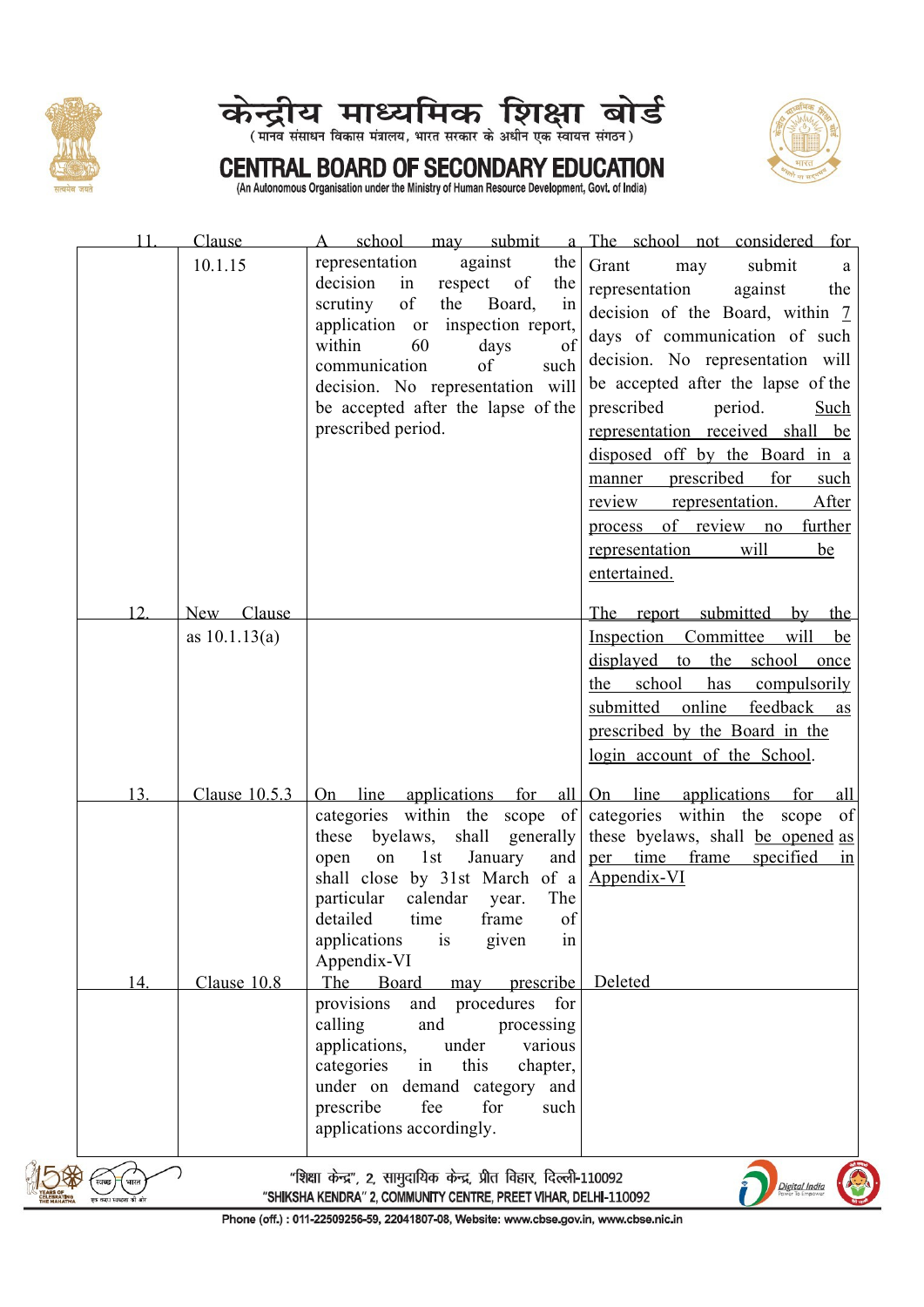





### CENTRAL BOARD OF SECONDARY EDUCATION

| .<br>मेव जयते<br>15. |                 |                                              | Clause <sup>(An Autonomous Organisation</sup> Hust die Ministry of Human Resource Development, Goyt of Indial spection Committee shall |
|----------------------|-----------------|----------------------------------------------|----------------------------------------------------------------------------------------------------------------------------------------|
|                      | 11.7.14         | submit<br>the<br>report<br>as<br>per         | the<br>submit<br>report<br>as<br>per                                                                                                   |
|                      |                 | of<br>requirements<br>the                    | Board requirements<br>of<br>the<br>Board                                                                                               |
|                      |                 |                                              | within three $(03)$ working days of within time period specified in                                                                    |
|                      |                 | conduct of inspection. Failure to Inspection | Committee                                                                                                                              |
|                      |                 | within<br>submit<br>report                   | the appointment letter for conduct of                                                                                                  |
|                      |                 | stipulated period will                       | attract   inspection. Failure<br>submit<br>to                                                                                          |
|                      |                 | suitable<br>action<br>against<br>the         | report within<br>the<br>stipulated                                                                                                     |
|                      |                 | of<br>Inspection<br>members<br>the           | period will attract suitable action                                                                                                    |
|                      |                 | committee                                    | against the members of the                                                                                                             |
|                      |                 |                                              | Inspection<br>committee.                                                                                                               |
| 16.                  | New Clause      |                                              | In case, the school intentionally                                                                                                      |
|                      | as 11.7.16      |                                              | avoid to get the Inspection and                                                                                                        |
|                      |                 |                                              | Inspection<br>Committee<br>the                                                                                                         |
|                      |                 |                                              | have<br>members<br>agreed<br>$\mathbf{to}$                                                                                             |
|                      |                 |                                              | stipulated<br>date<br>inspect on a                                                                                                     |
|                      |                 |                                              | (except for the reasons beyond                                                                                                         |
|                      |                 |                                              | will<br>control), the school<br>be                                                                                                     |
|                      |                 |                                              | penalized<br>with<br>penalty<br>as                                                                                                     |
|                      |                 |                                              | specified<br>in<br>clause 12.1.2                                                                                                       |
|                      |                 |                                              | subject to maximum of Rs                                                                                                               |
|                      |                 |                                              | 25000/-<br>each<br>occasion<br>on                                                                                                      |
|                      |                 |                                              | further provided that after two                                                                                                        |
|                      |                 |                                              | such occasions, the case will be                                                                                                       |
|                      |                 |                                              | Rejected on $3^{\frac{rd}{}}$ occasion.                                                                                                |
| 17                   | New Clause      |                                              | Non-sponsoring/Registration of                                                                                                         |
|                      | as $12.2.15(a)$ |                                              | candidate<br>for<br>Board's                                                                                                            |
|                      |                 |                                              | Examinations for classes                                                                                                               |
|                      |                 |                                              | $IX/XIXI/XII$ (as the case may be)                                                                                                     |
|                      |                 |                                              | consecutively for 3 years.                                                                                                             |
| 18.                  |                 | Clause 13.17 In cases mentioned in clauses   | In cases mentioned in clauses                                                                                                          |
|                      |                 | and 12.2.6, the Board<br>12.2.5              | 12.2.5, 12.2.6 and $12.2.15(a)$ the                                                                                                    |
|                      |                 | may withdraw affiliation without             | Board<br>withdraw<br>may                                                                                                               |
|                      |                 | giving any notice under clause               | without<br>affiliation<br>giving<br>any                                                                                                |
|                      |                 | 13.3 to the school.                          | notice under clause 13.3 to the                                                                                                        |
|                      |                 |                                              | school.                                                                                                                                |



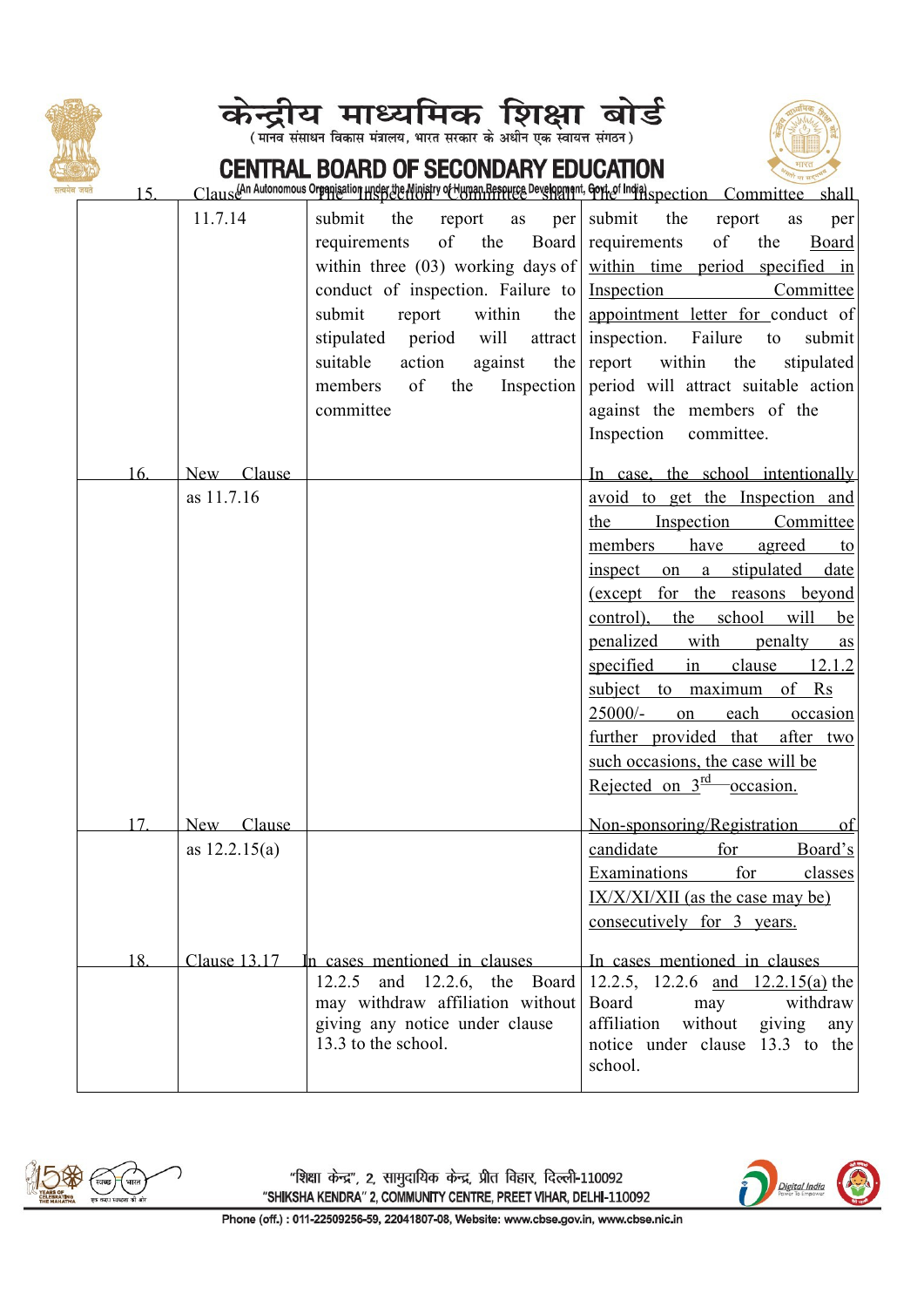





## **CENTRAL BOARD OF SECONDARY EDUCATION**<br>(An Autonomous Organisation under the Ministry of Human Resource Development, Govt. of India)

| 19. | Clause 15.3.2  |                                                                     | The permission for two shifts The permission for two shifts              |
|-----|----------------|---------------------------------------------------------------------|--------------------------------------------------------------------------|
|     |                | will                                                                | be approved only after will be approved after inspection of              |
|     |                | of<br>the<br>school<br>inspection                                   | school premises<br>the<br>by<br>a                                        |
|     |                | a committee<br>premises<br>by                                       | committee appointed<br>by<br>the                                         |
|     |                | appointed by the board.                                             | board if the Board decides to get                                        |
|     |                |                                                                     | the premises inspected at                                                |
|     |                |                                                                     | any stage.                                                               |
| 20. |                |                                                                     | Clause $15.10$ A school affiliated with the A school affiliated with the |
|     |                | Board may be allowed to close                                       | Board may be allowed to close                                            |
|     |                | down<br>permanently with<br>the                                     | down<br>permanently<br>on                                                |
|     |                | approval of the Board subject to the                                | submission<br>$\sigma$<br>intimation/                                    |
|     |                | following conditions:                                               | updation of data in the manner                                           |
|     |                |                                                                     | prescribed by the Board subject                                          |
|     |                |                                                                     | to following conditions:                                                 |
| 21  |                |                                                                     |                                                                          |
|     | Clause         | An express approval from the<br>Appropriate Government.             | Deleted                                                                  |
|     | 15.10.2        |                                                                     |                                                                          |
| 22. | Clause         | The request for permission of Deleted                               |                                                                          |
|     | 15.10.3        | closure of school will be                                           |                                                                          |
|     |                | considered only in respect of<br>schools which are affiliated with  |                                                                          |
|     |                | the Board for at least three $(03)$                                 |                                                                          |
|     |                | years.                                                              |                                                                          |
| 23. | Clause         | The school will not be eligible to                                  | Deleted                                                                  |
|     | 15.10.4        | apply for affiliation with the                                      |                                                                          |
|     |                | Board for the next three (03)<br>consecutive sessions including the |                                                                          |
|     |                | session from which closure has                                      |                                                                          |
|     |                | been approved.                                                      |                                                                          |
|     |                |                                                                     |                                                                          |
| 24. | Change<br>in   | Appendix I                                                          | Revised Appendix I is annexed                                            |
|     | Appendix I     |                                                                     |                                                                          |
| 25. | Deletion<br>of | Appendix II, III and IV                                             | Deleted                                                                  |
|     | Appendix       |                                                                     |                                                                          |
|     |                |                                                                     |                                                                          |
|     |                |                                                                     |                                                                          |
|     |                |                                                                     |                                                                          |
|     |                |                                                                     |                                                                          |



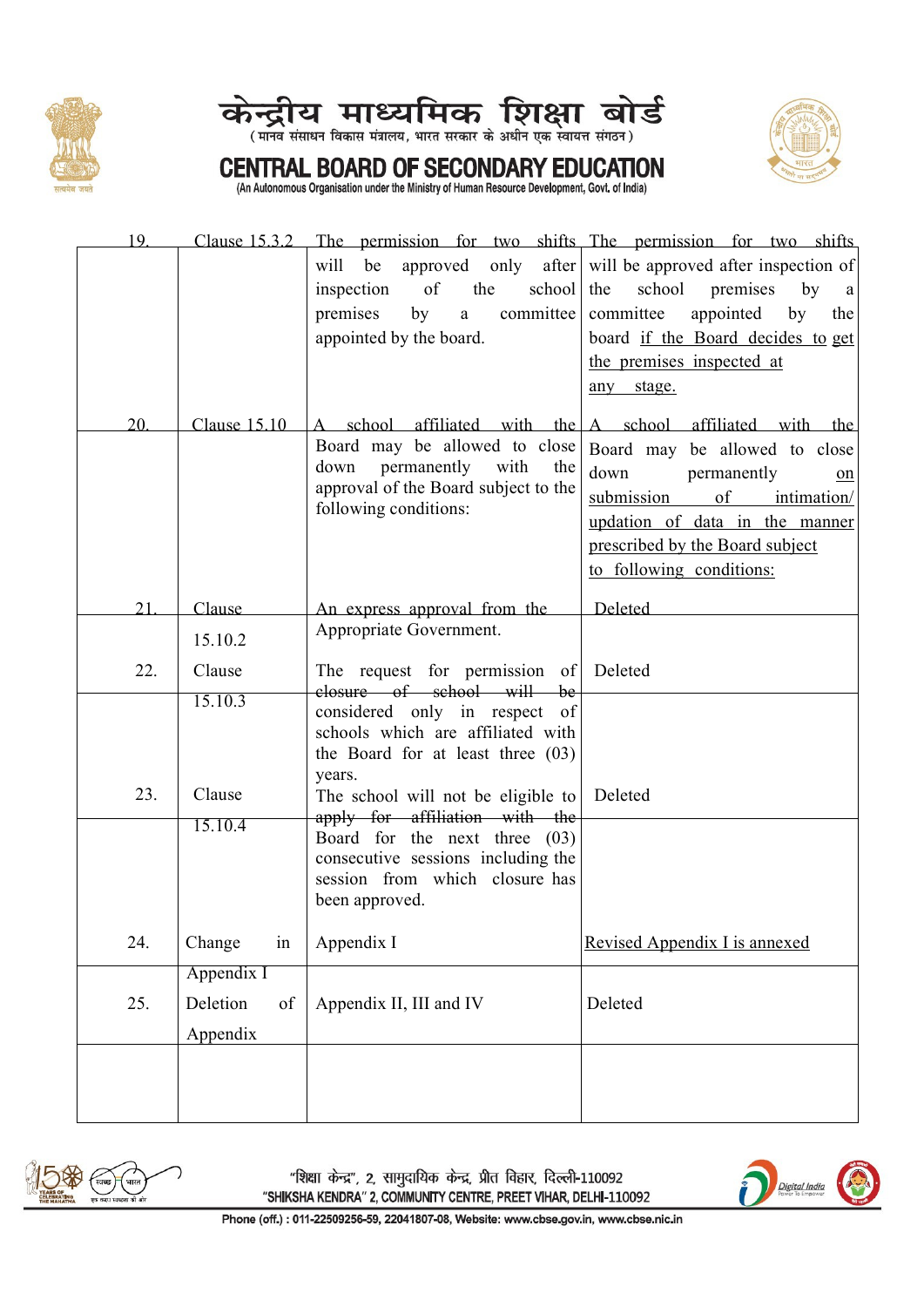| 26. |                      | केन्द्रीय माध्यमिक शिक्षा बोर्ड<br>.<br>(मानव संसाधन विकास मंत्रालय, भारत सरकार के अधीन एक स्वायत्त संगठन)<br><b>CENTRAL BOARD OF SECONDARY EDUCATION</b><br>Change An Autonomous Organisation under the Ministry of Human Resource Development, Soyt, of India)<br>Appendix |
|-----|----------------------|------------------------------------------------------------------------------------------------------------------------------------------------------------------------------------------------------------------------------------------------------------------------------|
|     | Appendix             | annexed                                                                                                                                                                                                                                                                      |
| 27. | Addition<br>$\sigma$ | Appendix IX- Mandatory Public                                                                                                                                                                                                                                                |
|     | Appendix IX          | Disclosure is annexed                                                                                                                                                                                                                                                        |
| 28. | of<br>Addition       | Appendix $X$ – Format of Land                                                                                                                                                                                                                                                |
|     | Appendix X           | Certificate to be certified by the                                                                                                                                                                                                                                           |
|     |                      | Appropriate Revenue<br>Authority                                                                                                                                                                                                                                             |
|     |                      | of the concerned<br>state<br>1S                                                                                                                                                                                                                                              |
|     |                      | annexed.                                                                                                                                                                                                                                                                     |
|     |                      |                                                                                                                                                                                                                                                                              |
|     |                      |                                                                                                                                                                                                                                                                              |
|     |                      | This issues with the approval of the Competent Authority of the Board.                                                                                                                                                                                                       |

Anweg Fispath

(Anurag Tripathi) Secretary, CBSE



"शिक्षा केन्द्र", 2, सामुदायिक केन्द्र, प्रीत विहार, दिल्ली-110092 "SHIKSHA KENDRA" 2, COMMUNITY CENTRE, PREET VIHAR, DELHI-110092

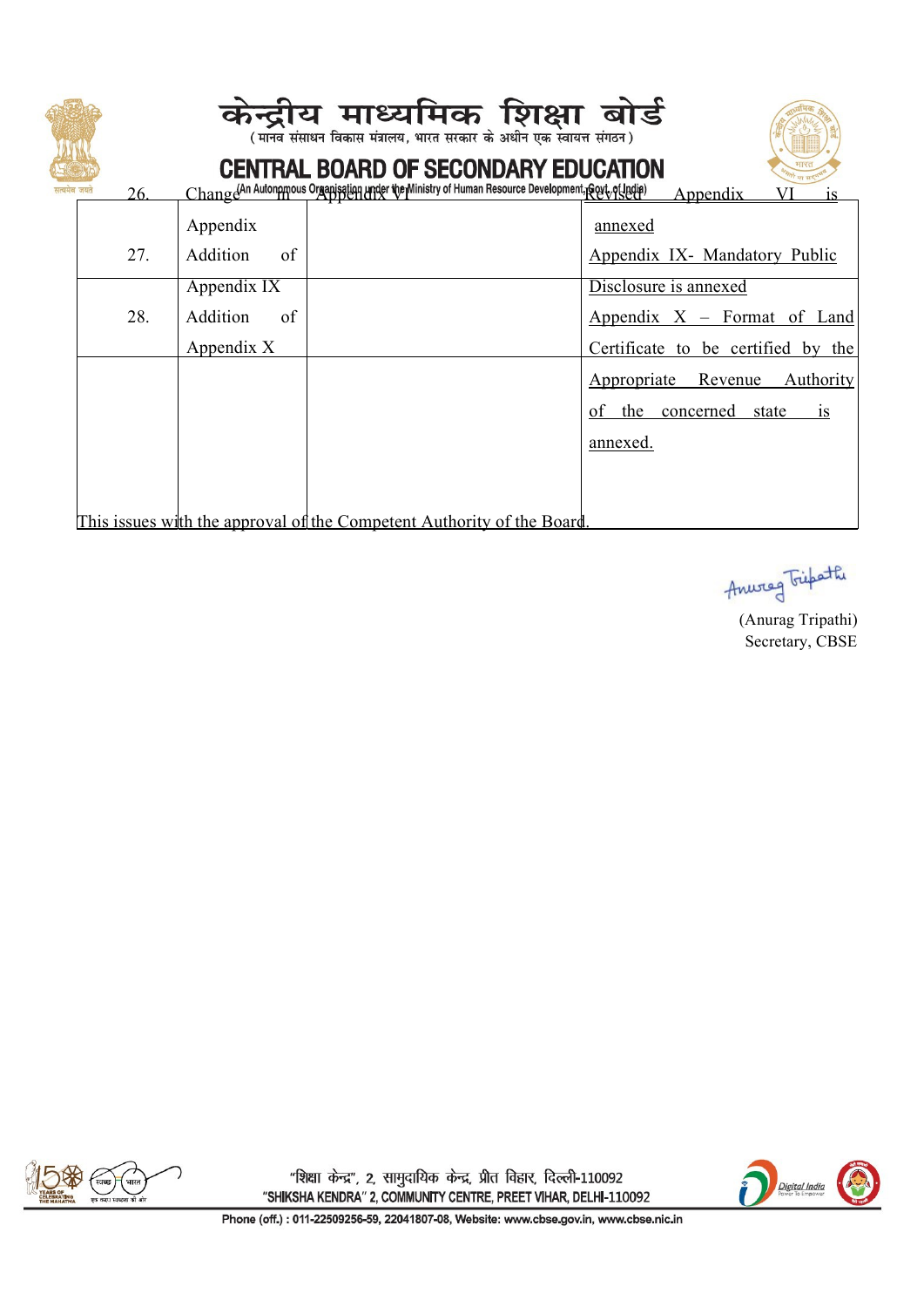





(An Autonomous Organisation under the Ministry of Human Resource Development, Govt. of India)

### Distribution :

- 1. Head of Institutions/Managers of all CBSE affiliated schools.
- 2. Joint Secretary (SE –II), Ministry of Education, Shastri Bhawan, New Delhi -110001.
- 3. All Education Secretaries of States/UTs.
- 4. Director, Directorate of Education of all States/UTs.
- 5. Education Boards of all States/UTs.
- 6. All members of the Governing Body and Affiliation Committee of CBSE.
- 7. SPS s to Secretary/Controller of Examinations/Directors/Director –IT/Regional Directors, CBSE.
- 8. Deputy Secretary to Chairman, CBSE.
- 9. PS/PA to Joint Secretary (IT)/Head Media & PR/IAFA, CBSE
- 10. All the Regional Offices/CoEs of the Board.
- 11. All officers of the Board upto the level of Section Officer.
- 12. Scrap & Guard file/Notice Board.

\*\*\*\*\*\*\*\*\*



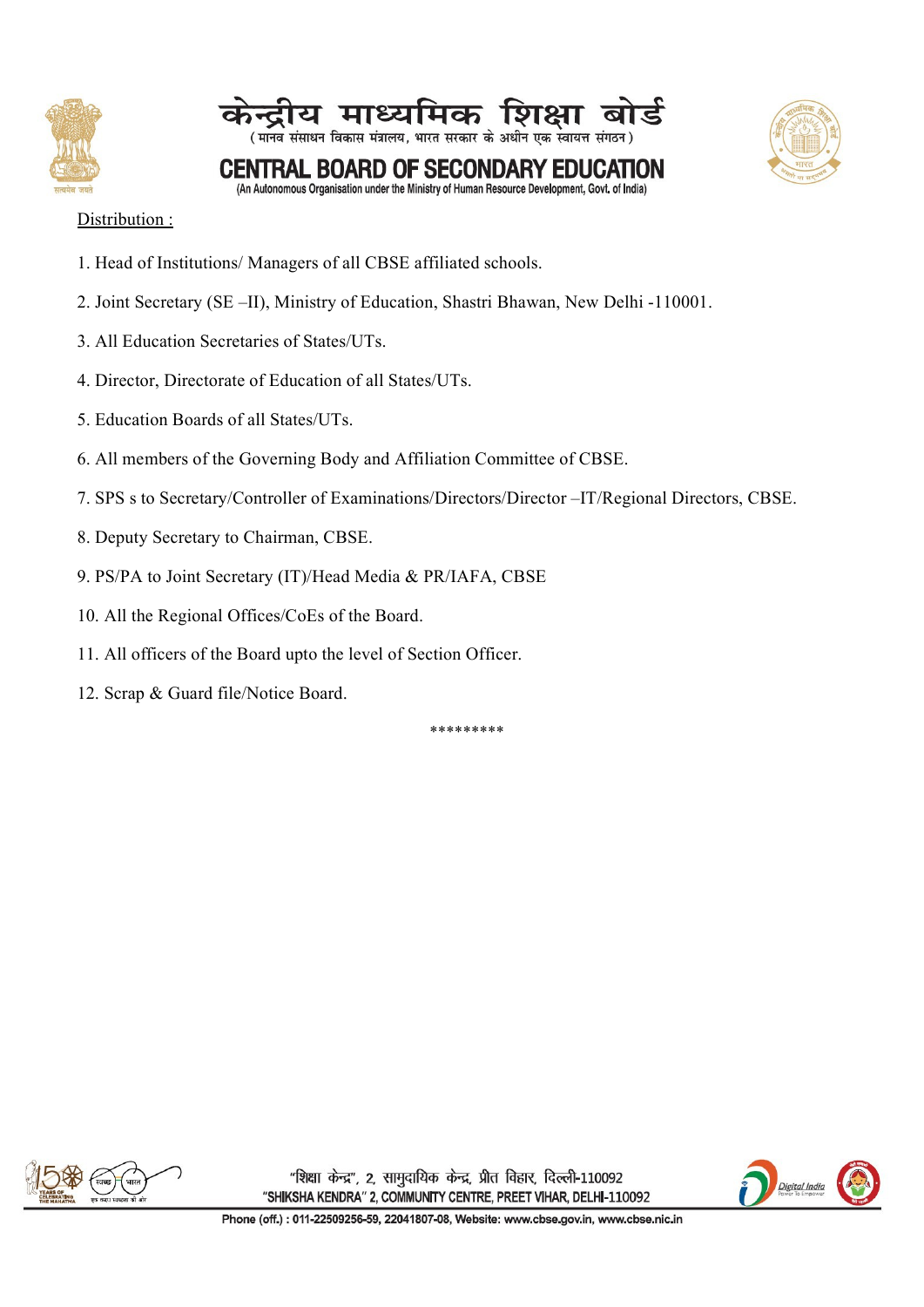



## CENTRAL BOARD OF SECONDARY EDUCATION



(An Autonomous Organisation under the Ministry of Human Resource Development, Govt. of India)

Appendix I

|                 |                                                               |                            | Application Fees (INR)     |                          |                                       |
|-----------------|---------------------------------------------------------------|----------------------------|----------------------------|--------------------------|---------------------------------------|
| SNo             | <b>CATEGORY OF AFFILIATION RELATED</b><br><b>APPLICATIONS</b> |                            | <b>General Affiliation</b> |                          | <b>Regular Affiliation</b>            |
|                 |                                                               | In India                   | Abroad                     | In India                 | Abroad                                |
| $\mathbf{1}$    | Approval for Middle School Syllabus                           | 50,000                     | 2,00,000                   | 20,000                   | 50,000                                |
|                 |                                                               |                            |                            |                          |                                       |
| $\overline{c}$  | Fresh Affiliation Up to Secondary Level                       | 1,50,000                   | 2,50,000                   | 20,000                   | 50,000                                |
| 3               | <b>Upgradation to Secondary Level</b>                         | 1,00,000                   | 2,00,000                   | 20,000                   | 50,000                                |
| 4               | Secondary Level Switch-over from other<br>boards              | 1,50,000                   | 2,50,000                   | 20,000                   | 50,000                                |
| 5               | Fresh Affiliation up to Senior Secondary<br>Level             | 2,50,000                   | 2,50,000                   | 20,000                   | 50,000                                |
| 6               | Upgradation to Senior Secondary Level                         | 1,00,000                   | 2,00,000                   | 20,000                   | \$0,000                               |
| $\mathcal{I}$   | Senior Secondary Level Switch-over from                       | 2,50,000                   | 2,50,000                   | 20,000                   | 50,000                                |
|                 | other boards                                                  |                            |                            |                          |                                       |
| 8               | Re-inspection                                                 | 50,000                     | 1,00,000                   | $\overline{\phantom{a}}$ |                                       |
| 9               | Periodical Inspection                                         | 50,000                     | 1,00,000                   | $-$                      | --                                    |
| 10              | Surprise Inspection                                           | 50,000                     | 1,00,000                   | --                       | $\hspace{0.05cm}$ – $\hspace{0.05cm}$ |
| 11              | Permission of two Shifts (As per Status<br>of School)         | $1, 2$ or 5 above          | $1, 2$ or 5 above          | $\overline{\phantom{a}}$ | --                                    |
| $+2$            | Permission of site shifting (As per Status of<br>School)      | $1, 2$ or 5 above          | $1, 2$ or 5 above          | $\overline{\phantom{a}}$ |                                       |
| 13              | Permission<br>of name<br>change<br>of                         | 75 % of 1, 2 or<br>5 above | 75% of 1, 2 or 5<br>above  | $\overline{\phantom{m}}$ |                                       |
|                 | school/society (As per status of school)                      |                            |                            |                          |                                       |
| 14              | Permission<br>for<br>Section<br>increase                      | 75,000                     | 75,000                     |                          |                                       |
|                 | (Excluding re-inspection fee)                                 |                            |                            |                          |                                       |
| $\overline{15}$ | Transfer of school from one society to                        | 4,00,000                   | 4,00,000                   | 10,000                   | 20,000                                |
|                 | another (Excluding re-inspection fee)                         |                            |                            |                          |                                       |
|                 | of Additional<br>Introduction<br>Subject                      | 10,000                     | 50,000                     | $2,000$ per              | 5,000 per                             |
| $\overline{16}$ | (Science) (Excluding re-inspection fee)                       | per subject                | per subject                | subject                  | subject                               |
|                 |                                                               |                            |                            |                          |                                       |



"शिक्षा केन्द्र", 2, सामुदायिक केन्द्र, प्रीत विहार, दिल्ली-110092 "SHIKSHA KENDRA" 2, COMMUNITY CENTRE, PREET VIHAR, DELHI-110092

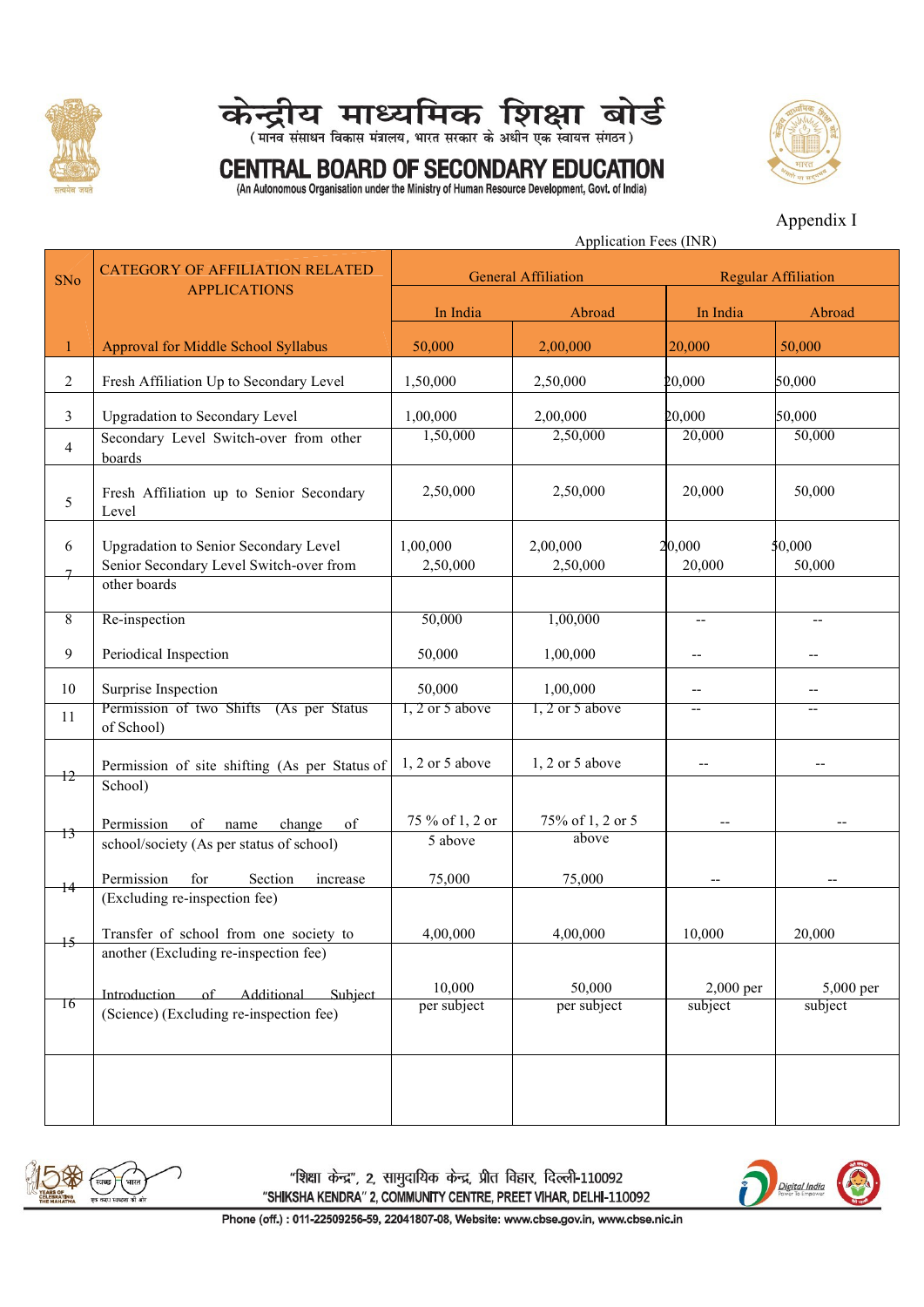





| सत्यमेव जयते    |                                      | Introduction of Additional Subject (Non-under the Ministop of Hugan Resource Developpert Gostuffede) |                                 |                                    | 2,000 per                | 5,000 per                             |
|-----------------|--------------------------------------|------------------------------------------------------------------------------------------------------|---------------------------------|------------------------------------|--------------------------|---------------------------------------|
| 17              | Science)                             |                                                                                                      | subject                         |                                    | subject                  | subject                               |
| $\overline{18}$ |                                      | Restoration of affiliation (Excluding re-                                                            | 3,00,000                        | 3,00,000                           | 20,000                   | 50,000                                |
|                 | inspection fee)                      |                                                                                                      |                                 |                                    |                          |                                       |
| 19              | Permission for Classes I - V         |                                                                                                      | 25,000                          | 1,00,000                           | 10,000                   | 25,000                                |
|                 |                                      | $1st$ March to 31 <sup>st</sup> May                                                                  | 50,000                          | 2,00,000                           | --                       | $\hspace{0.05cm}$ – $\hspace{0.05cm}$ |
| 20              | Extension<br>$\sigma$<br>Affiliation | 31st<br>June.<br>$10 -$<br>1st.                                                                      | 50000 with an<br>additional fee | 2,00,000 with an<br>additional fee |                          |                                       |
|                 |                                      | December                                                                                             | 10,000 per<br>month             | 50,000 per month                   |                          |                                       |
| 21              | Affiliation                          | Late fee per month for Extension of                                                                  | 25,000                          | 25,000                             |                          |                                       |
| $22\,$          | Affiliation                          | Maximum late fee for Extension of                                                                    | 1,00,000                        | 1,00,000                           |                          |                                       |
| 23              | Annual Fee                           |                                                                                                      |                                 |                                    | 5,000                    | 10,000                                |
| 24              | Closure of School                    |                                                                                                      | $-$                             | $\overline{\phantom{a}}$           | $\overline{\phantom{a}}$ | $- -$                                 |
|                 |                                      |                                                                                                      |                                 |                                    |                          |                                       |



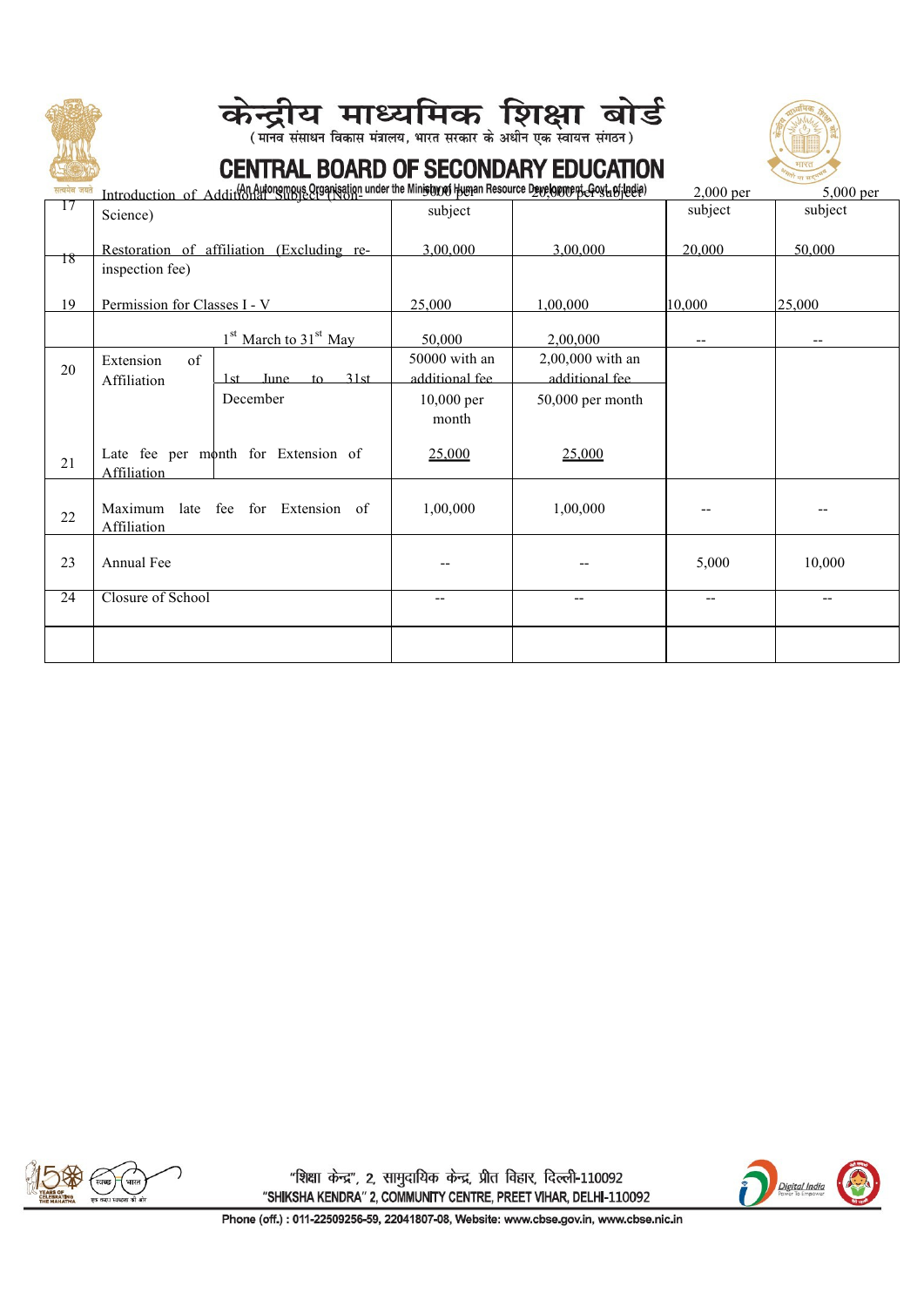



## **CENTRAL BOARD OF SECONDARY EDUCATION**<br>(An Autonomous Organisation under the Ministry of Human Resource Development, Govt. of India)



#### **APPENDIX VI**

| SN               | Affiliation from           | Time frame and session during which the                                              | Example/Explanation: In case the school wants to obtain                                                                   |
|------------------|----------------------------|--------------------------------------------------------------------------------------|---------------------------------------------------------------------------------------------------------------------------|
|                  |                            | application is to be submitted                                                       | affiliation w.e.f. session April-2022 to March-                                                                           |
|                  |                            |                                                                                      | 2027, the                                                                                                                 |
|                  |                            |                                                                                      | school may apply for all fresh affiliation and Up                                                                         |
|                  |                            |                                                                                      | gradation of Affiliation as per following timelines:<br>Open on 1 <sup>st</sup> March and shall close by 31 <sup>st</sup> |
|                  |                            |                                                                                      | March and                                                                                                                 |
|                  |                            |                                                                                      | Open on 1st June and shall close by 30 <sup>th</sup>                                                                      |
|                  |                            |                                                                                      | June and                                                                                                                  |
|                  |                            |                                                                                      | Open on $1^{st}$ September and shall close by $31^{st}$ October                                                           |
| (a)              | Class-1 to Class-8         | In any session when the school is having                                             | If it is having classes $1, 2, 3, 4$ and $5$ (All) running on the                                                         |
|                  | (Middle Class Syllabus)    | classes at                                                                           | date of application.                                                                                                      |
|                  |                            | least up to class 5.                                                                 |                                                                                                                           |
| (b)              | Class-6 to Class-8         |                                                                                      | ** In any session when the school is If it is having either class-6 or 6 and 7 both running on the                        |
|                  | (Middle Class Syllabus)    | having at least class 6 and has not                                                  | date of application.                                                                                                      |
|                  |                            | admitted students in class 8.                                                        |                                                                                                                           |
| (c)              | Class-1 to Class-10        | In any session when the school is having at                                          | If it is having either classes up to $6$ (all) or up to $7$ (all)                                                         |
|                  | (Secondary Level)          | least class 6 and has not admitted students                                          | running on the date of application.                                                                                       |
|                  |                            | in class 8.                                                                          |                                                                                                                           |
| (d)              | Class-6 to Class-10        | *In any session when the school is having                                            | If it is having either class-6 or 6 and 7 both running on the                                                             |
|                  | (Secondary Level)          | at least class 6 and has not admitted                                                | date of application.                                                                                                      |
|                  |                            | students in class 8.                                                                 |                                                                                                                           |
|                  | $(e)$ Class-1 to Class-12  | In any session when the school is having at                                          | If it is having either classes up to $6$ (all) or up to $7$ (all)                                                         |
|                  | (Sr. Secondary Level)      | least class 6 and has not admitted students                                          | running on the date of application.                                                                                       |
|                  |                            | in class 8.                                                                          |                                                                                                                           |
| $\oplus$         | Class-6 to Class-12        | *Any session when the school is having                                               | If it is having either class-6 or 6 and 7 both running on the                                                             |
|                  | (Sr. Secondary Level)      | at least class 6 and has not admitted                                                | date of application.                                                                                                      |
|                  |                            | students in class 8.                                                                 |                                                                                                                           |
| (g)              | Upgradation                | In any session when the school is having                                             | If it is having class-9 running on the date of application. If                                                            |
|                  | to Senior Secondary        | classes at least up to class 9.                                                      |                                                                                                                           |
| (ħ)              | Secondary Level            | In any session when the school is having                                             | it is having class-9 of any other Board running on the<br>date of application.                                            |
|                  | L                          | classes at least up to class 9 of any other                                          |                                                                                                                           |
|                  | evel                       | Board.                                                                               |                                                                                                                           |
|                  | switch-over from other     |                                                                                      |                                                                                                                           |
|                  | boards.                    |                                                                                      |                                                                                                                           |
| $\left(1\right)$ | Secondary<br>Senior        | In any session when the school is having                                             | If it is having class-11 of any other Board running on the<br>date of application.                                        |
|                  | Level switch-over from     | classes at least up to class 11 of the                                               |                                                                                                                           |
|                  | other boards.              | state board.                                                                         |                                                                                                                           |
| $\bigcup$        | <b>Additional Subjects</b> | In any session at least two sessions prior to<br>the session with increased sections | The school may apply throughout the year and the                                                                          |
|                  |                            |                                                                                      | permission for additional subjects will be considered for                                                                 |
|                  |                            |                                                                                      | session.<br>next                                                                                                          |



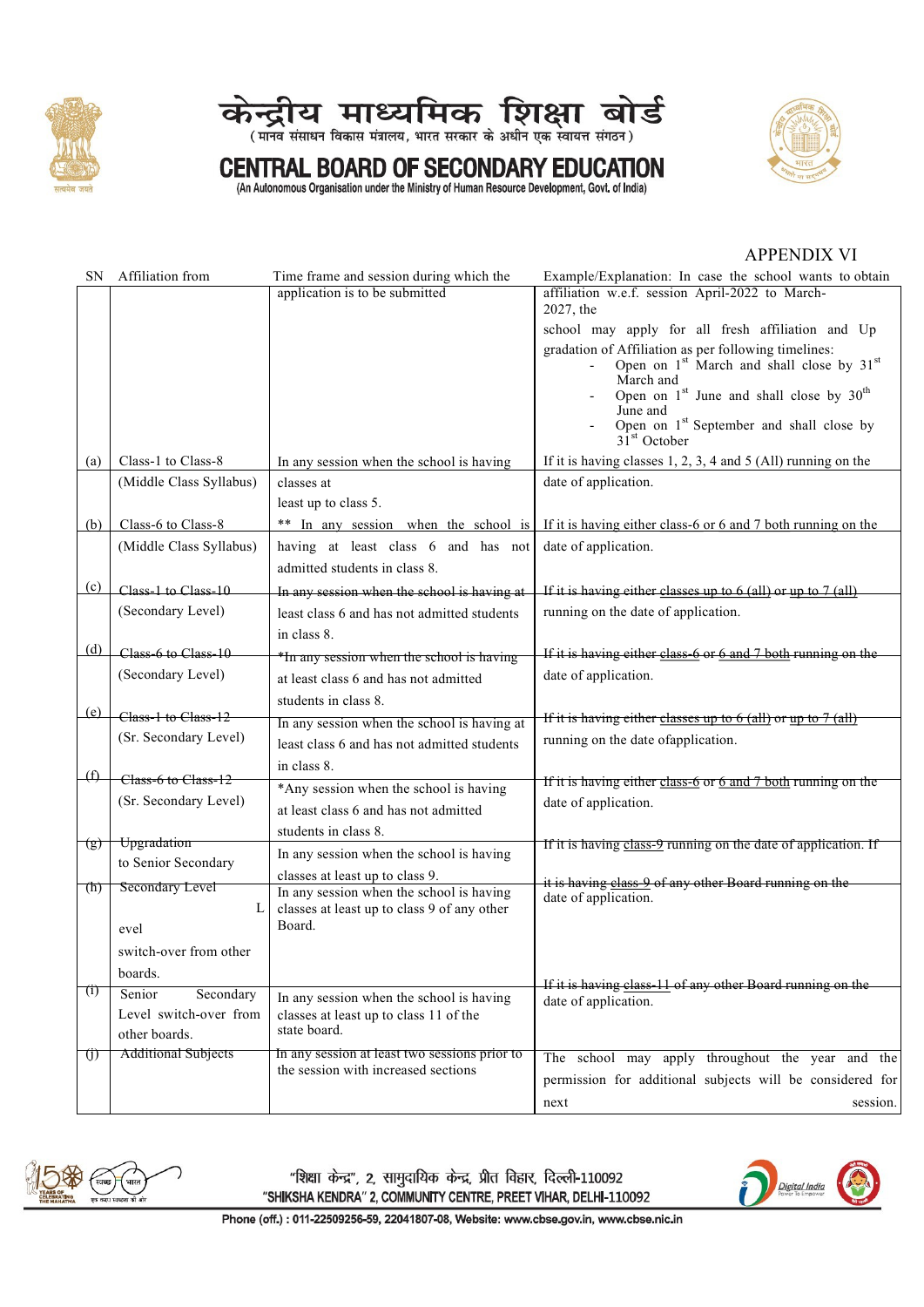| Section increase<br>Extension of affiliation | केन्द्रीय माध्यमिक शिक्षा बोर्ड<br>(मानव संसाधन विकास मंत्रालय, भारत सरकार के अधीन एक स्वायत्त संगठन)<br><b>CENTRAL BOARD OF SECONDARY EDUCATION</b><br>(An Autonomous Greasination under the Winistershill unap Resource Development, Govt. of India)<br>the session with increased sections<br>In the session one year prior to the | apply throughout the year and the<br>permission for increased section will be considered for<br>next session.<br>For Extension of affiliation shall be open on 1st March and                                                                                                                                                                                           |
|----------------------------------------------|---------------------------------------------------------------------------------------------------------------------------------------------------------------------------------------------------------------------------------------------------------------------------------------------------------------------------------------|------------------------------------------------------------------------------------------------------------------------------------------------------------------------------------------------------------------------------------------------------------------------------------------------------------------------------------------------------------------------|
|                                              | session to which the school is affiliated.<br>to take admission in CBSE pattern classes in session 2021-22.<br>** Provision deleted vide decision taken in Affiliation Committee meeting dated $14^{th}$ December, 2020.                                                                                                              | shall close on 31 <sup>st</sup> May of a particular calendar year.<br>*In case (b), (d) and (f) above if the school is already having classes up to standard-8 on the date of application i.e. between 1 <sup>st</sup><br>January and $30th$ September of 2021, the application of the school will be processed for session 2022-23 only and the school is not allowed |



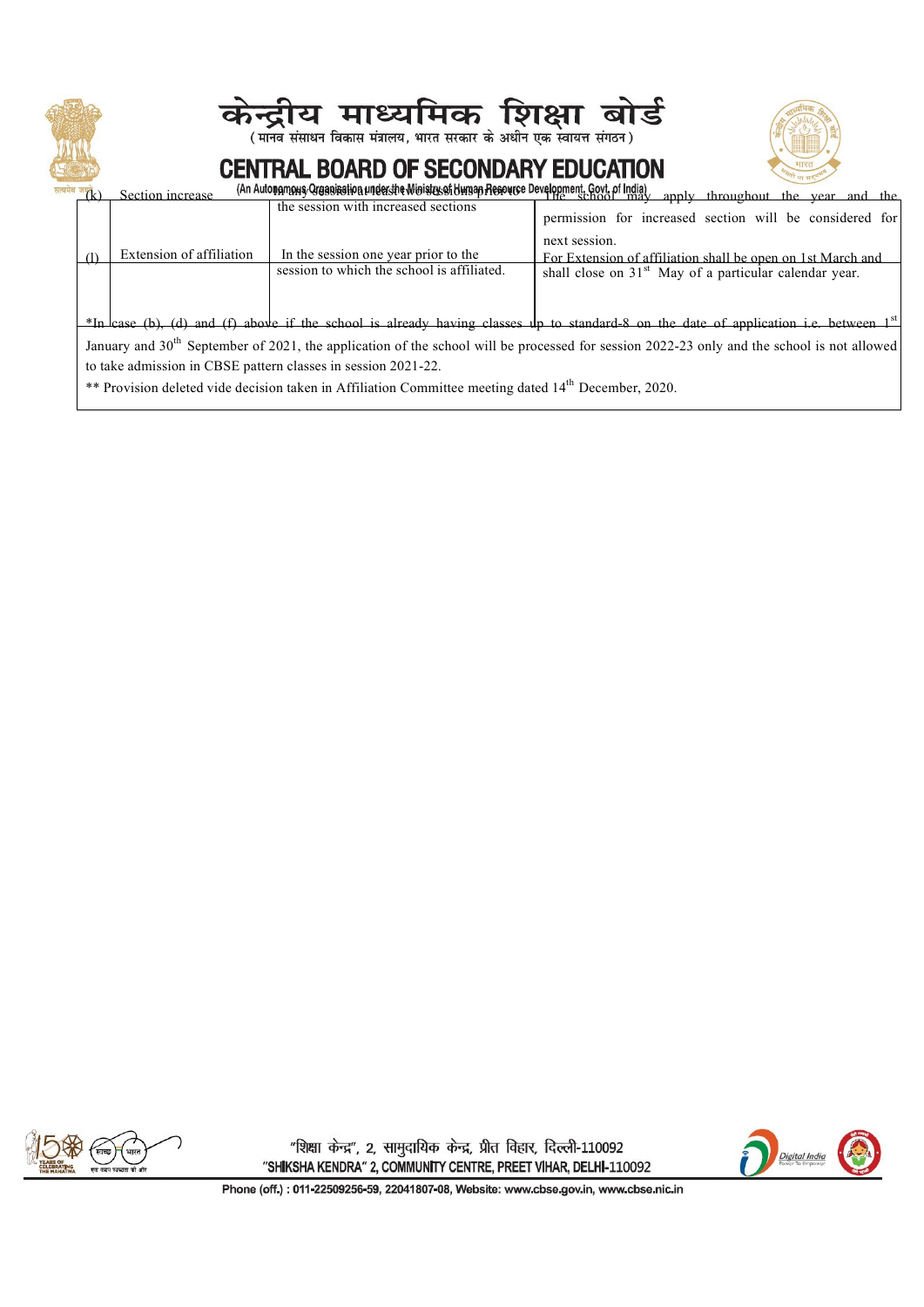



# **CENTRAL BOARD OF SECONDARY EDUCATION** (An Autonomous Organisation under the Ministry of Human Resource Development, Govt. of India)



APPENDIX - IX

Mandatory Public Disclosure

#### A: GENERAL INFORMATION:

| SNO            | <b>INFORMATION</b>                       | <b>DETAILS</b>                           |
|----------------|------------------------------------------|------------------------------------------|
|                |                                          |                                          |
| $\mathbf{I}$   | NAME OF THE SCHOOL                       | DELHI PUBLIC INTERNATIONAL SCHOOL        |
| 2              | AFFILIATION NO.(IF APPLICABLE)           | 1031013                                  |
| 3              | <b>SCHOOL CODE (IF APPLICABLE)</b>       | 50991                                    |
| $\overline{4}$ | <b>COMPLETE ADDRESS</b><br>WITH PIN CODE | Maheshwar Road, Near ITI, Dhamnod (Dhar) |
|                |                                          | Madhya Pradesh (Pin - 454552)            |
|                | PRINCIPAL NAME & QUALIFICATION:          | <b>MR.SWAPAN KARUNAMAY SINHA</b>         |
|                |                                          | M.A. (English) B.Ed.                     |
| 6              | <b>SCHOOL EMAIL ID</b>                   | dhamnodedu@gmail.com                     |
|                | CONTACT DETAILS (LANDLINE/MOBILE)        | 7771809999                               |

### B: DOCUMENTS AND INFORMATION:

| SL<br>NO.    | DOCUMENTS/INFORMATION                                                                                                                 | <b>UPLOAD DOCUMENTS</b> |
|--------------|---------------------------------------------------------------------------------------------------------------------------------------|-------------------------|
| $\mathbf{1}$ | COPIES OF AFFILIATION/UPGRADATION LETTER AND RECENT<br>EXTENSION OF AFFILIATION, IF ANY                                               |                         |
| 2            | COPIES OF SOCIETIES/TRUST/COMPANY<br>REGISTRATION/RENEWAL CERTIFICATE, AS APPLICABLE                                                  |                         |
| 3            | COPY OF NO OBJECTION CERTIFICATE (NOC) ISSUED, IF<br>APPLICABLE, BY THE STATE GOVT./UT                                                |                         |
| 4            | COPIES OF RECOGNITION CERTIFICATE UNDER RTE ACT,<br>2009, AND IT'S RENEWAL IF APPLICABLE                                              |                         |
| 5            | COPY OF VALID BUILDING SAFETY CERTIFICATE AS PER THE<br>NATIONAL BUILDING CODE                                                        |                         |
| 6            | COPY OF VALID FIRE SAFETY CERTIFICATE ISSUED BY THE<br><b>COMPETENT AUTHORITY</b>                                                     |                         |
|              | "शिक्षा केन्द्र", 2, सामुदायिक केन्द्र, प्रीत विहार, दिल्ली-110092<br>"SHIKSHA KENDRA" 2, COMMUNITY CENTRE, PREET VIHAR, DELHI-110092 | <b>Digital India</b>    |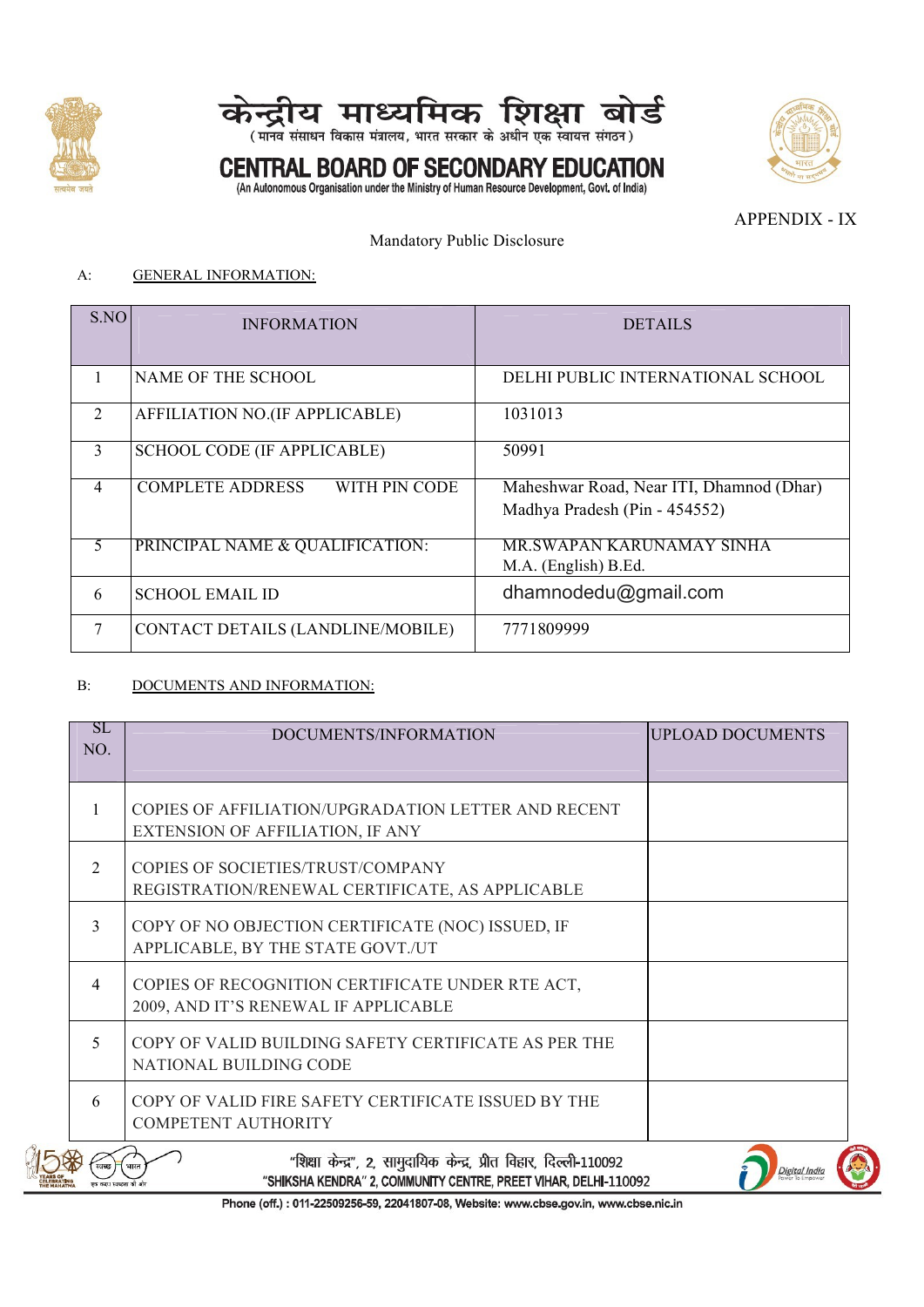





#### **CENTRAL BOARD OF SECONDARY EDUCATION** (An Autonomous Organisation under the Ministry of Human Resource Development, Goyt, of India)

| It as a security and we have seen as a security security of the security in the world we have been as a security of the security of the security of the second security of the second security of the second second second sec |
|--------------------------------------------------------------------------------------------------------------------------------------------------------------------------------------------------------------------------------|
| COPY OF THE DEO CERTIFICATE SUBMITTED BY THE SCHOOL                                                                                                                                                                            |
| FOR AFFILIATION/UPGRADATION/EXTENSION OF                                                                                                                                                                                       |
| AFFILIATIONOR SELF CERTIFICATION BY SCHOOL                                                                                                                                                                                     |
|                                                                                                                                                                                                                                |
| COPIES OF VALID WATER, HEALTH AND SANITATION                                                                                                                                                                                   |
| <b>CERTIFICATES</b>                                                                                                                                                                                                            |
|                                                                                                                                                                                                                                |
|                                                                                                                                                                                                                                |

NOTE: THE SCHOOLS NEEDS TO UPLOAD THE SELF ATTESTED COPIES OF ABOVE LISTED DOCUMETNS BY CHAIRMAN/MANAGER/SECRETARY AND PRINCIPAL. IN CASE, IT IS NOTICED AT LATER STAGE THAT UPLOADED DOCUMENTS ARE NOT GENUINE THEN SCHOOL SHALL BE LIABLE FOR ACTION AS PER NORMS.

### C: RESULT AND ACADEMICS:

| S.NO. | DOCUMENTS/INFORMATION                                                    | <b>UPLOAD</b><br><b>DOCUMENTS</b> |
|-------|--------------------------------------------------------------------------|-----------------------------------|
|       | FEE STRUCTURE OF THE SCHOOL                                              |                                   |
|       | ANNUAL ACADEMIC CALANDER.                                                |                                   |
|       | LIST OF SCHOOL MANAGEMENT COMMITTEE (SMC)                                |                                   |
|       | LIST OF PARENTS TEACHERS ASSOCIATION (PTA) MEMBERS                       |                                   |
|       | LAST THREE-YEAR RESULT OF THE BOARD EXAMINATION AS<br>PER APPLICABLILITY |                                   |

RESULT CLASS: X

| S.NO. | <b>YEAR</b> | NO. OF REGISTERED | NO. OF STUDETNS | <b>PASS</b> | REMARKS |
|-------|-------------|-------------------|-----------------|-------------|---------|
|       |             | <b>STUDENTS</b>   | <b>PASSED</b>   | PERCENTAGE  |         |
|       |             |                   |                 |             |         |
|       |             |                   |                 |             |         |
| 01    | 2019-20     | 18                | 18              | 100 %       |         |
|       |             |                   |                 |             |         |
| 02    | 2020-21     | 48                | 18              | $100\%$     |         |
|       |             |                   |                 |             |         |

RESULT CLASS: XII

|                             | S.NO.                                  | YEAR | <b>NO. OF REGISTERED</b> | NO. OF STUDETNS                                                                                                                       | <b>PASS</b> | <b>REMARKS</b>       |
|-----------------------------|----------------------------------------|------|--------------------------|---------------------------------------------------------------------------------------------------------------------------------------|-------------|----------------------|
|                             |                                        |      | <b>STUDENTS</b>          | <b>PASSED</b>                                                                                                                         | PERCENTAGE  |                      |
|                             |                                        |      |                          |                                                                                                                                       |             |                      |
|                             |                                        |      |                          |                                                                                                                                       |             |                      |
|                             |                                        |      |                          |                                                                                                                                       |             |                      |
|                             |                                        |      |                          |                                                                                                                                       |             |                      |
| \$<br><b>ATING</b><br>HATMA | स्वच्छ । भारत<br>एक कदप स्वच्छता की ओर |      |                          | "शिक्षा केन्द्र", 2, सामुदायिक केन्द्र, प्रीत विहार, दिल्ली-110092<br>"SHIKSHA KENDRA" 2, COMMUNITY CENTRE, PREET VIHAR, DELHI-110092 |             | <b>Digital India</b> |

२, सामुदायिक केन्द्र, प्रांत विहार, दिल्ला-1 "SHIKSHA KENDRA" 2, COMMUNITY CENTRE, PREET VIHAR, DELHI-110092

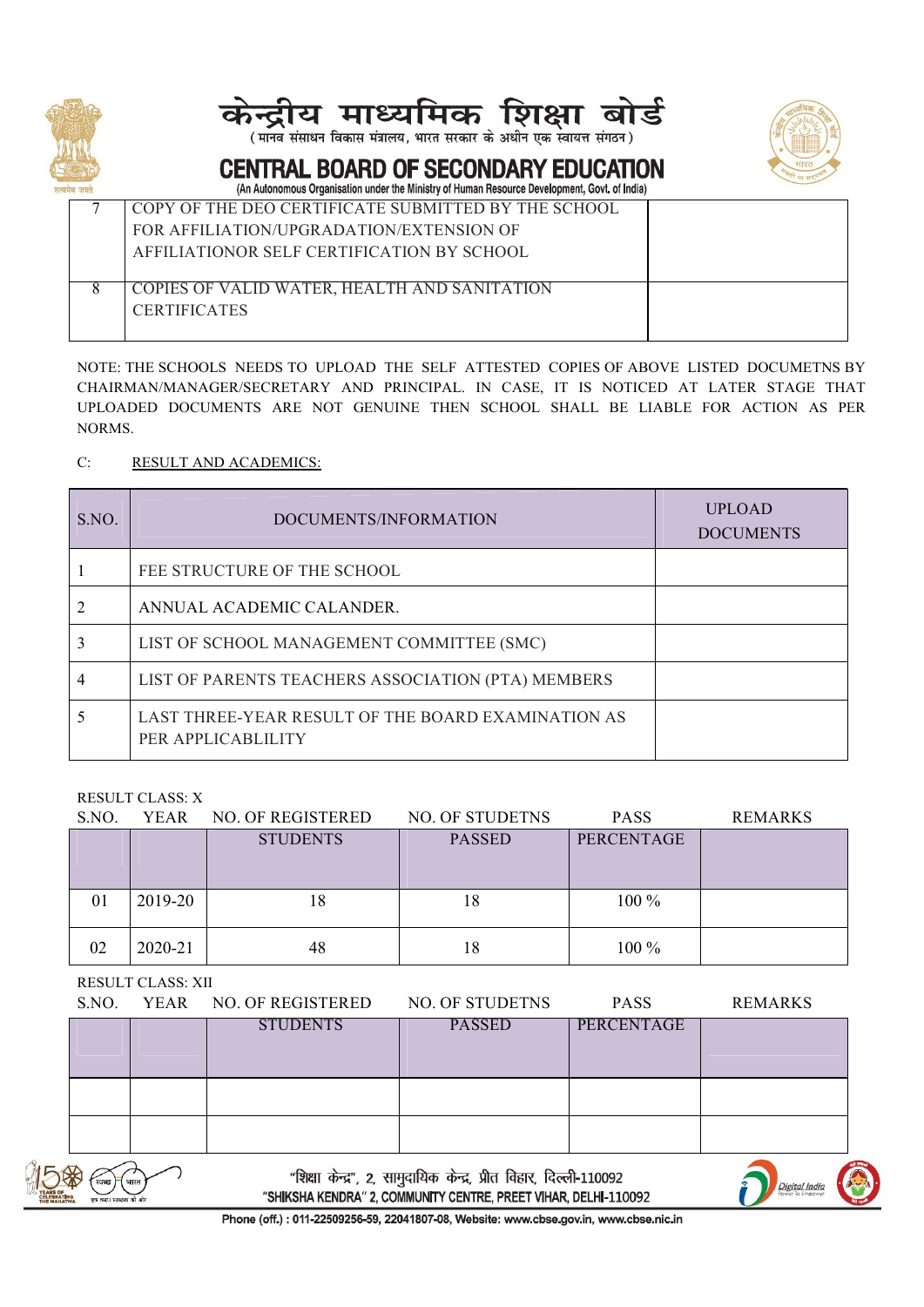





## CENTRAL BOARD OF SECONDARY EDUCATION

(An Autonomous Organisation under the Ministry of Human Resource Development, Govt. of India)

D: STAFF (TEACHING)

| S.NO.          | <b>INFORMATION</b>                        | <b>DETAILS</b>                                    |
|----------------|-------------------------------------------|---------------------------------------------------|
| $\mathbf{L}$   | PRINCIPAL                                 | 01                                                |
| 2              | TOTAL NO. OF TEACHERS                     | 41                                                |
|                | o PGT                                     | 12                                                |
|                | o TGT                                     | 10                                                |
|                | o PRT                                     | 19                                                |
| 3 <sup>1</sup> | TEACHERS SECTION RATIO                    | 1:1.5                                             |
| 4              | DETAILS OF SPECIAL EDUCATOR               | Mrs.Bharti Sharma<br>M.A. B.Ed.(Special Educator) |
| 5.             | DETAILS OF COUNSELLOR AND WELNESS TEACHER | Mrs.Babita Kumari<br>B.A. (Psychology)            |

### E: SCHOOL INFRASTRUCTURE:

| S.NO.          | <b>INFORMATION</b>                                                                             | <b>DETAILS</b>                             |
|----------------|------------------------------------------------------------------------------------------------|--------------------------------------------|
|                | TOTAL CAMPUS AREA OF THE SCHOOL (IN SQUARE MTR)                                                | 8093.71 SQ.MTR                             |
| $\overline{2}$ | NO. AND SIZE OF THE CLASS ROOMS (IN SQ FTMTR)                                                  | 31 ROOMS<br>$(25 \times 25 \text{ SQ FT})$ |
| 3              | NO. AND SIZE OF LABORATORIES INCLUDING<br><b>COMPUTER LABS (IN SQ MTR)</b>                     | 7 LABS                                     |
| 4              | <b>INTERNET FACILITY (Y/N)</b>                                                                 | <b>YES</b>                                 |
|                | NO. OF GIRLS TOILETS                                                                           | 24                                         |
| 6              | <b>NO. OF BOYS TOILETS</b>                                                                     | 24                                         |
|                | LINK OF YOUTUBE VIDEO OF THE INSPECTION OF SCHOOL<br>COVERING THE INFRASTRUCTURE OF THE SCHOOL | https://youtu.be/bVc1CuyOzsA               |



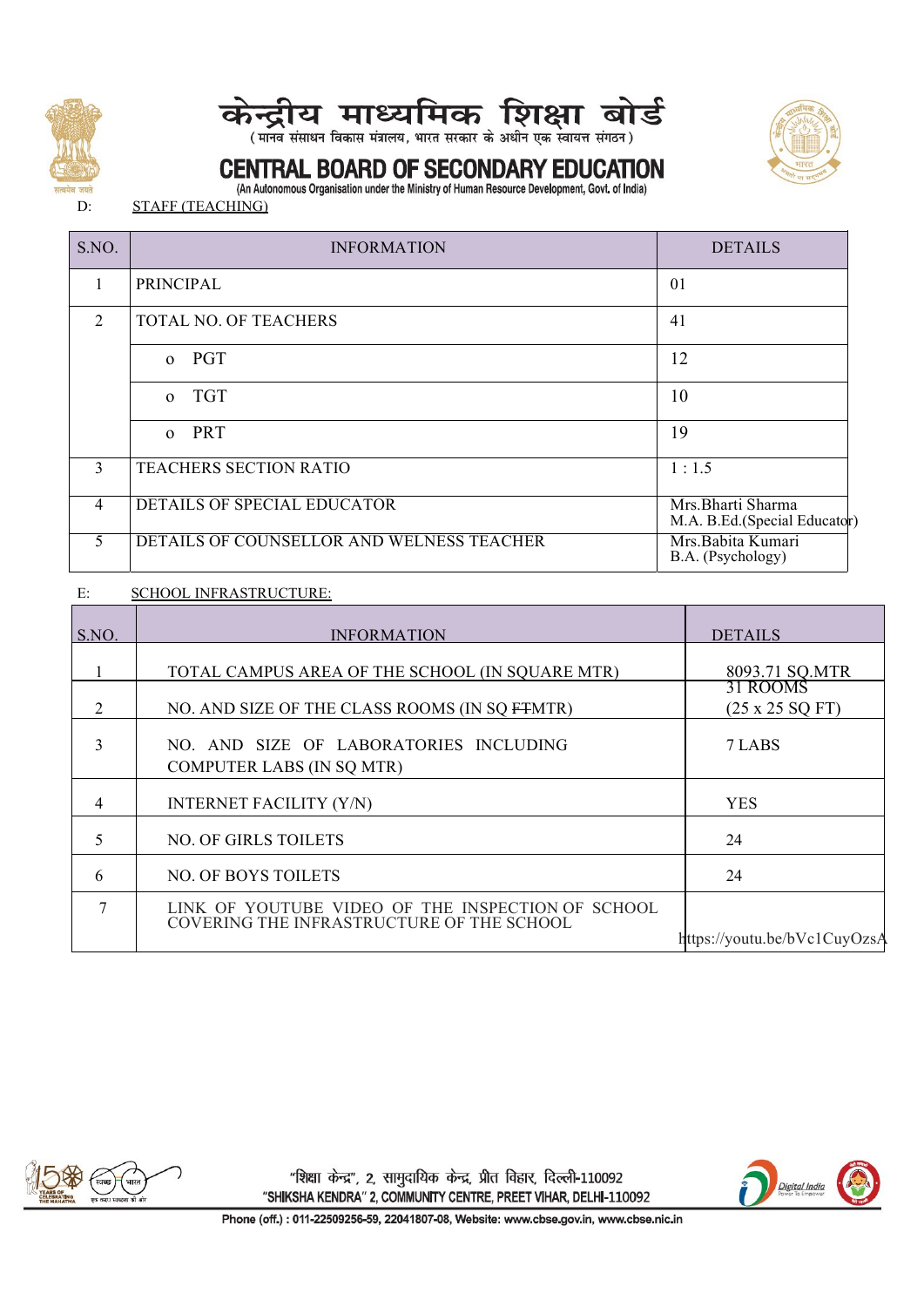







Appendix X

#### CERTIFICATE OF LAND

File No. Date:  $\Box$ 

Certified that the land measuring ………………………….(Area of land in Square meters)is owned by the ……………………………….. (Name of the School/Society/Trust/Company under Sections 8) fully described in the schedule mentioned hereinafter with the following details:

Sr.No. Particulars Particulars Details

- 1 Plot No. (s)/ Survey No. (s)/Khasra No. (s)/Khata No.(s)/Khatauni No.(s)
- 2 Name of street//village, sub Division, District and State
- 3 In terms of (give details of the document/deed i.e. Sale Deed/Conveyance Deed/Gift Deed/Lease Deed (with period in terms of no. of years)/Sub lease (with period in terms of no. of years) Allotment Letter etc.
- 4 Registration details:
	- Duly registered on
	- Executed by
	- Serial No.
	- Book no.
	- Volume no. etc

It is certified that the said entire land comprise of a single plot of land. It is further certified that ……………………………………………….. (Name of the School) is located on the above mentioned plot of land.